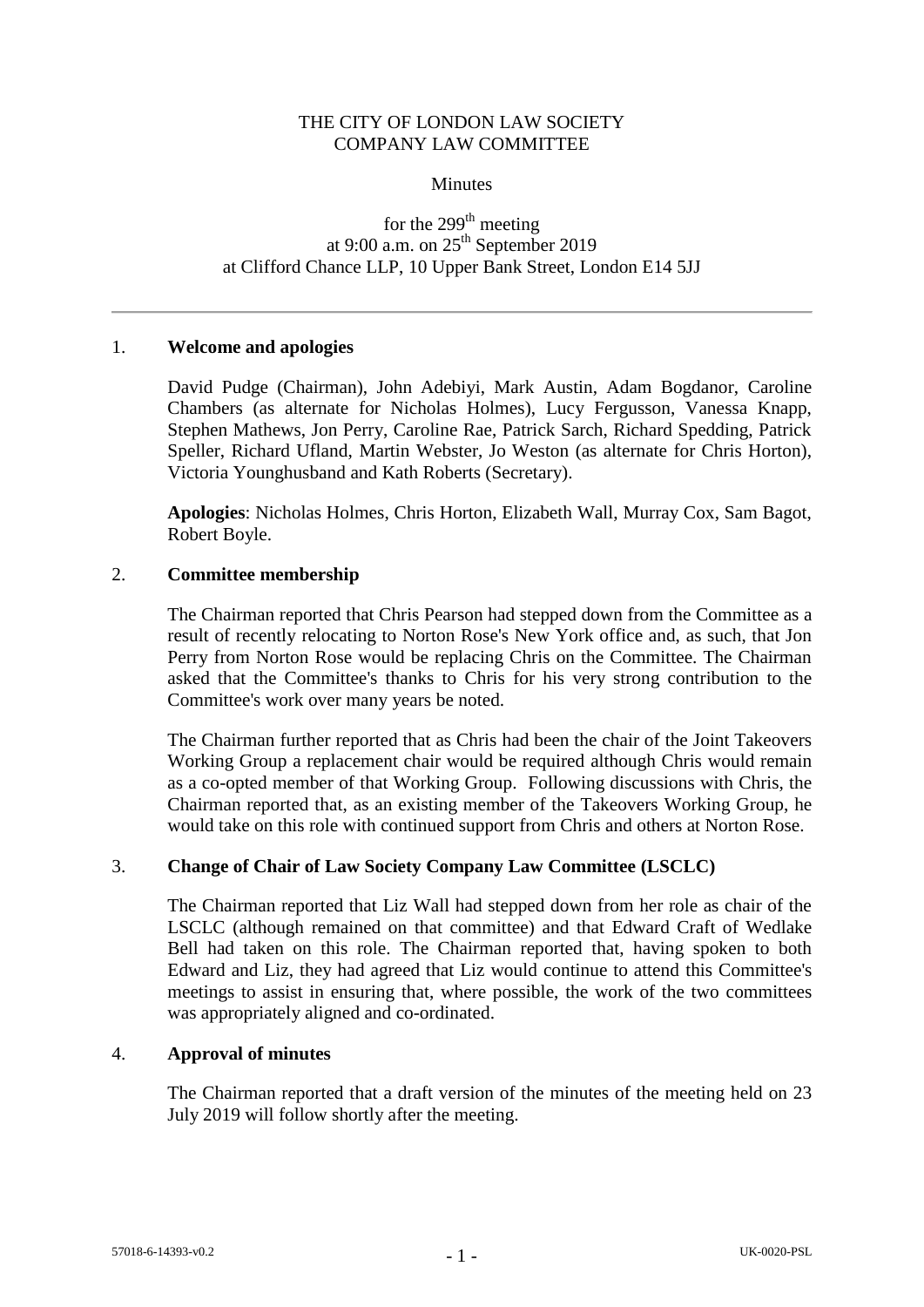## 5. **Matters arising**

5.1 Prospectus Regulation. The Committee noted that on 26 July 2019, AFME published an updated version of its model equity selling restrictions to reflect the application in full of the Prospectus Regulation.

It was noted that these were in substantially the same form as those published by AFME in April save for updating to reflect the implementation of the Prospectus Regulation. It was further noted that the selling restrictions will required additional changes on the occurrence of Brexit (the Committee noted that a post Brexit version had in fact been published by AFME in March and that this was available on the AFME website).

5.2 Draft Registration of Overseas Entities Bill. The Committee noted that on 18 July 2019, the Government published its response to the House of Lords and House of Commons Joint Committee on the draft Registration of Overseas Entities Bill's prelegislative scrutiny report on the draft Bill.

It was noted that in the response the Government stated that it believed the definitions of "overseas entity" and "legal entity" to be sufficient wide and clear and that it intends to publish some guidance to assist relevant parties to understand the requirements. It was further noted that there was no intention to lower the 25% ownership and voting threshold, although the threshold is to be kept under review.

It was also noted that there was a recognition that trusts might be used to try and circumvent the requirements of the Bill and, as such, the existing Trust Registration Service is to be expanded to include non-EEA trusts that acquire real estate in the EU. It was noted that the Government was also considering whether to require overseas entities registering at Companies House to declare if they represent a trust and that the Government also accepts the Joint Committee's recommendation to look at the viability of regulated professional advisers verifying information regarding beneficial ownership submitted to the register.

5.3 Statutory audit services market study - Initial consultation on the CMA recommendations*.* The Chairman reported that on 18 July 2019, the Department for Business, Energy and Industrial Strategy (**BEIS**) published an initial consultation on recommendations made by the Competition and Markets Authority (**CMA**) in its final report on its market study into statutory audit services. It was noted that the initial consultation sought views on the CMA's recommendations to improve audit quality, competition and resilience in the statutory audit services market and closed on 13 September 2019.

The Chairman reported that Martin Webster had led a Committee working group to respond to the consultation and that a response had been submitted to BEIS on 12 September.

Martin highlighted the key points raised in the response and, in particular, the need for BEIS to look holistically at the approach to the review of audit regulation and the audit market and that, in particular, BEIS should wait to see the outcome of the Brydon review into the quality and effectiveness of audit which is due to be published in December. The working group had focussed its response on two of the proposals in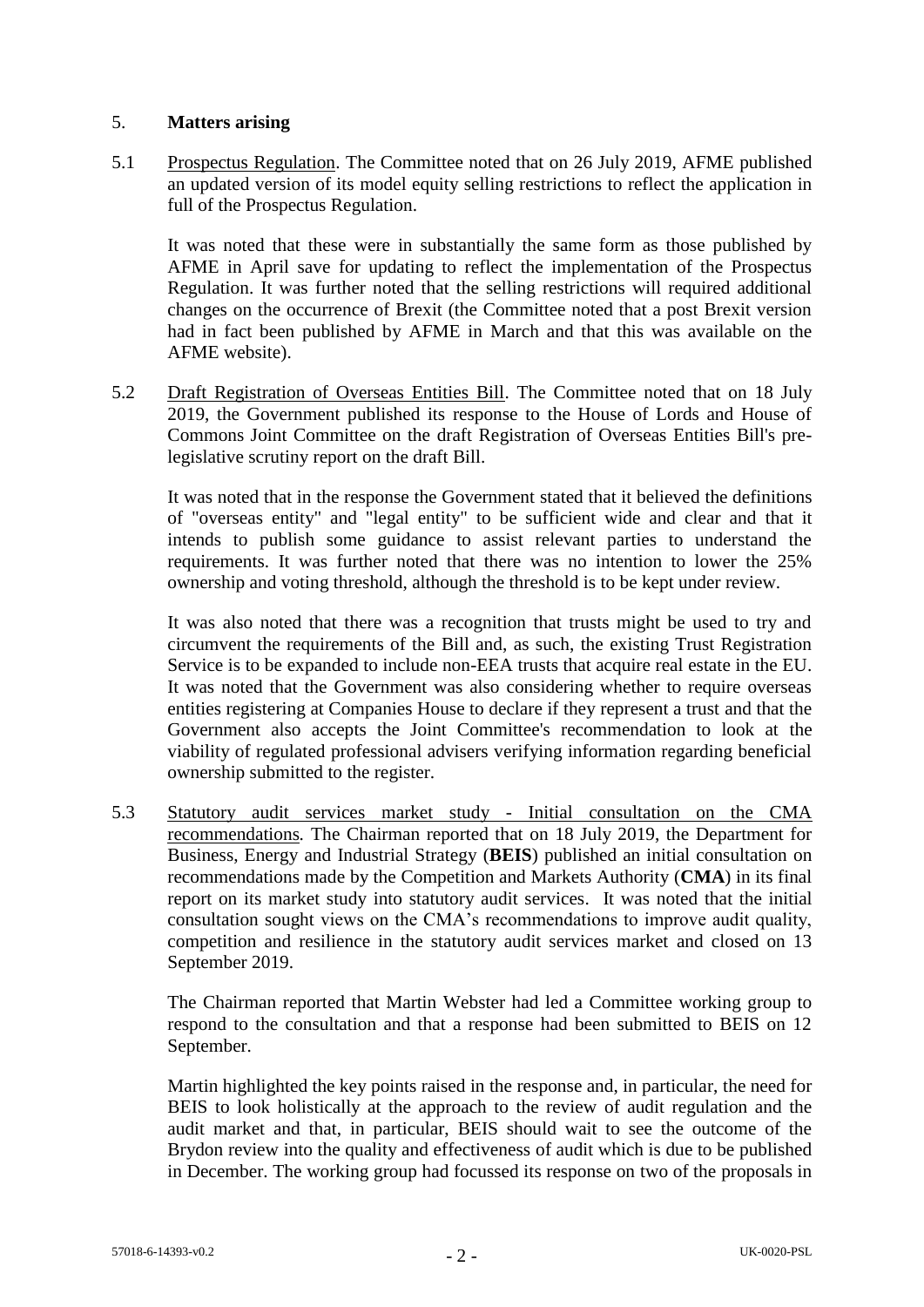the consultation, namely those in relation to greater regulation of audit committees and the introduction of joint audits. With regard to joint audits, the response noted that any reform must be with the aim of improving audit quality and that where there is a risk that joint audits may not achieve this aim then BEIS should not proceed with this option and should consider increasing competition in the audit market by other means such as periodic peer reviews.

5.4 PSC register tricky issues' list. The Committee noted that on 9 August 2019, the PSC Register Q&A prepared by a joint working party of the Committee and the LSCLC was submitted to BEIS for its review following the joint working group's meeting with BEIS on the PSC register tricky issues' list.

It was noted that only minor drafting changes had been made to the document submitted to BEIS from the version previously circulated to the Committee. The Chairman reported that no response had yet been received from BEIS. The Secretary agreed to follow up with Liz Wall to see if she had heard anything further from BEIS.

5.5 BEIS consultation on corporate transparency and register reform. The Chairman reported that on 31 July 2019, a joint response of the Committee and the City of London Law Society Financial Law Committee was submitted to BEIS.

The Chairman reported that the joint response expressed support for the Government's aims of combatting money laundering, ensuring that the UK is a transparent place to do business and increasing the accuracy of information at Companies House. However, it highlighted a number of reservations, including that any proposals brought forward should be proportionate, ensure the protection of personal data, not be overly burdensome so as to deter legitimate businesses from being set up in the UK and not hold up or delay corporate actions and commercial transactions. It was noted that the response agreed that Companies House should have the ability to check the identities of directors and PSCs on the register but that any identity verification process should be proportionate, quick, available at any time, reliable, not increase the costs of setting up a new business and not create any significant additional burdens or delays for people who are legitimately setting up and maintaining companies in the UK. It was also noted that the response set out serious concerns about the proposal that a director's identity would need to be verified before the director was appointed as this would have an obvious adverse impact on corporate actions and commercial transactions where directors need to be appointed with effect from a particular time e.g. at the end of a completion board meeting or when converting a shelf company.

### 6. **Discussions**

6.1 Law Commission consultation on electronic execution of documents. The Committee noted that on 4 September 2019, the Law Commission published a press release confirming its view that electronic signatures are valid, along with its report on electronic execution of documents and a summary of the report (the current project status webpage has also been updated). It was also noted that the report considers whether there are problems with the law relating to the electronic execution of documents and deeds which are inhibiting the use of electronic documents by commercial parties and consumers. The Committee noted that the Law Commission had confirmed that, under the current law, an electronic signature is capable of being used to validly execute documents, including where there is a statutory requirement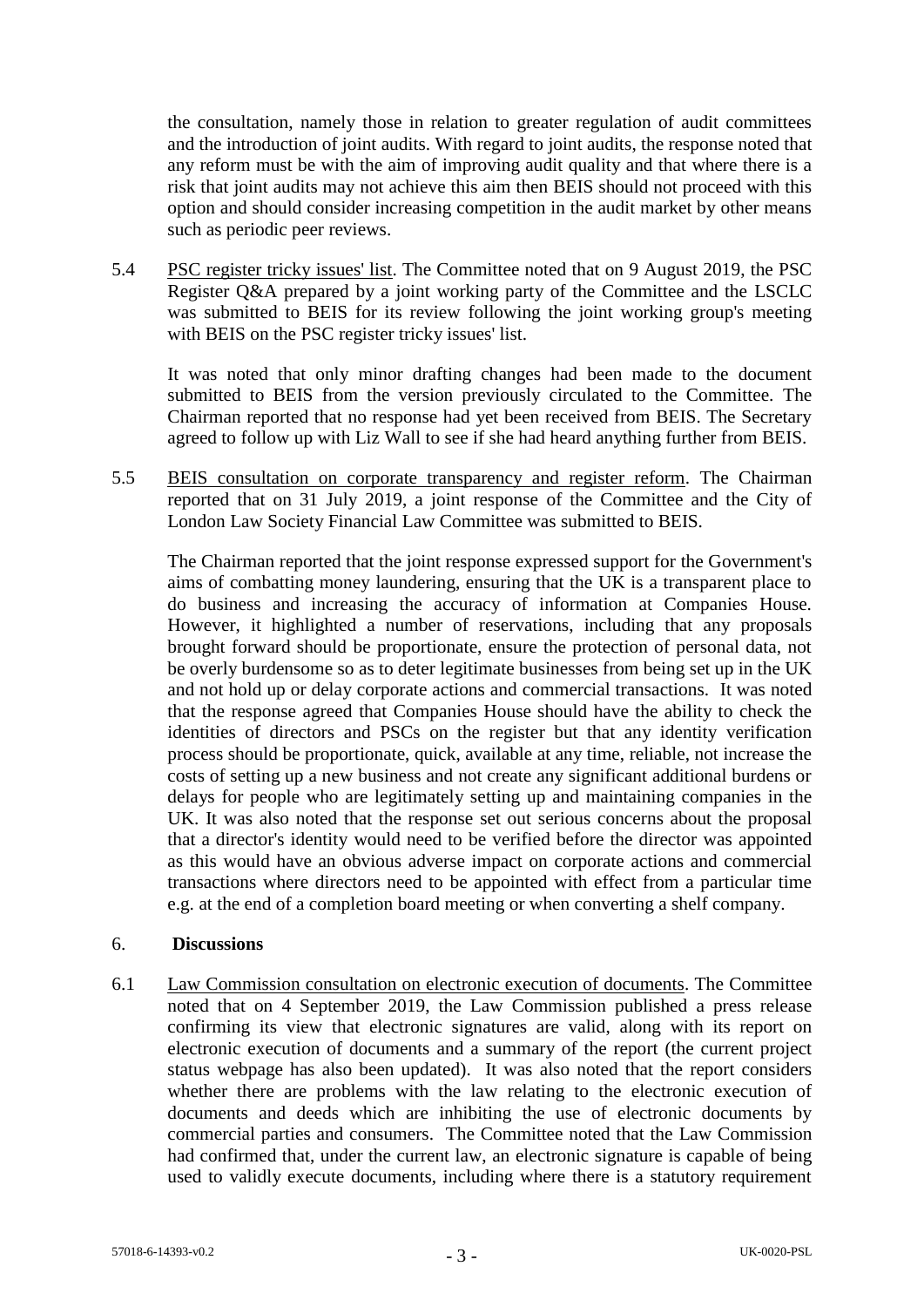for a signature and the report contains a statement of the law regarding the validity of electronic signatures. However, the Law Commission had set out in the report an option for reform that the Government may wish to consider codifying the law on electronic signatures in order to improve the accessibility of the law.

The Chairman reported that the Law Commission also made recommendations in the report to address some of the practicalities of electronic execution and the rules for executing deeds, including that: (i) an industry working group should be established to consider practical and technical issues around electronic signatures and provide best practice guidance for their use in different types of transactions; and (ii) the industry working group should look at solutions to the practical and technical obstacles that exist to video witnessing. The Committee noted that following this work, the Law Commission recommended that the Government should consider legislative reform to allow for video witnessing - the Law Commission's view is that the requirement under the current law that a deed must be signed "in the presence of a witness" requires the physical presence of that witness; and (iii) a future review of the law of deeds takes place to consider broad issues about the effectiveness of deeds and whether they remain fit for purpose.

The Committee noted that on 4 September 2019, HM Land Registry issued a press release reminding companies and LLPs that from 20 September 2019 HM Land Registry will no longer accept "signed as a deed" as an acceptable form of wording in prescribed form deeds executed by corporate bodies. It was also noted that where a disposal is in a prescribed form that must be executed as a deed (such as form TR1 or CH1), the forms of execution set out in Schedule 9 of the Land Registration Rules 2003 must be used.

The Chairman referred to his previous letter to Companies House asking about their policy regarding the acceptance of documents signed electronically (refer to minutes of the Committee meeting held on 22 May 2019 for further details). Now that the Law Commission's report has been published, the Chairman confirmed that he would follow up with Companies House to see if they were prepared to finalise their position on this subject.

The Committee also discussed the need to take care over using electronic signatures on stock transfer forms, as the HMRC do not accept that an instrument with an electronic signature can be properly stamped.

6.2 BEIS research paper on share repurchases, executive pay and investment. The Chairman reported that on 19 July 2019, BEIS published a research paper on share repurchases, executive pay and investment, which explores whether share repurchases are used to meet performance targets of senior executives, and whether they displace investment. It was noted that the report had been prepared for BEIS by PwC. It was noted that the report had been commissioned by BEIS following concerns expressed to the Government about the use of share repurchases and their relationship to both executive pay and investment as part of the public consultation on the corporate governance reform green paper. The Committee noted that concerns had been raised that, rather than being driven by a desire to return surplus cash to investors, repurchase decisions may be driven by the desire to increase earnings per share and so increase executive pay. The Committee noted that, in short, the paper concludes that the evidence does not suggest that repurchases are being used systematically to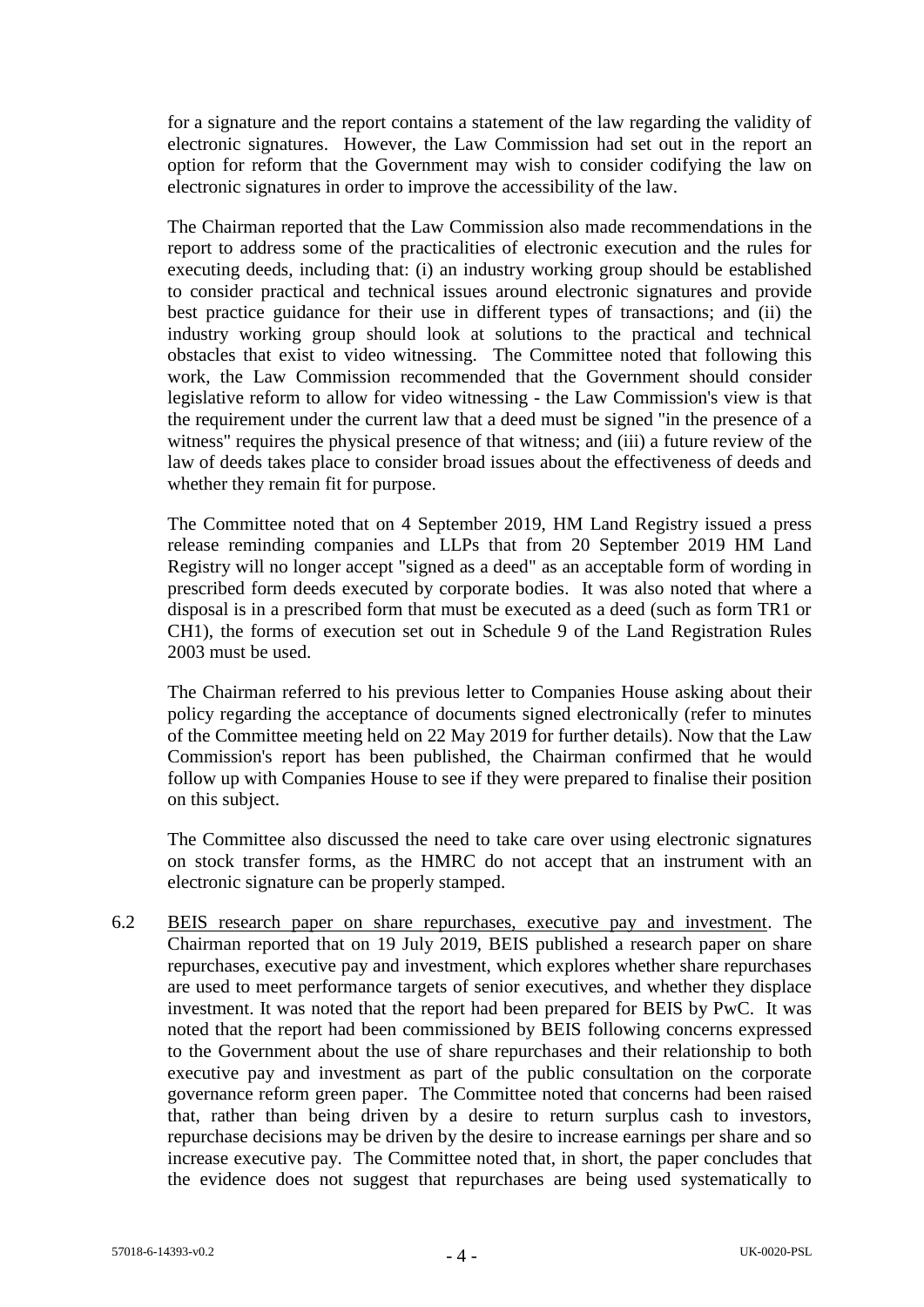artificially hit earnings per share targets and inflate executive pay or at the expense of long term investment in the business.

It was noted however that some of the investor bodies, most notably PIRC, continue to vote against annual buy back authorities as a matter of policy.

- 6.3 Feedback from meeting with FCA on Article 10 of MAR. Victoria Younghusband provided feedback from the meeting with the FCA to discuss the disclosure of inside information pursuant to Article 10 of MAR.
- 6.4 Change in practice in relation to display documents: Richard Ufland reported back to the meeting about some recent discussions of the Joint Listing and Prospectus Rules Working Group regarding display documents for Class 1 circulars. It was reported that, as a result of the implementation of the Prospectus Regulation regime in July 2019, there has been a change in the requirements for documents relating to a Class 1 transactions (for example, the sale and purchase agreement) to be put on display – they must now be put on display online, rather than at a physical location. The change arises because under the Prospectus Regulation regime, documents need to be put up on display on the company's website, rather than just physically (i.e. at the company's and/or its counsel's offices). For prospectuses, this is unlikely to be an issue of concern given the types of the documents that need to be put on display, which would typically be the articles of association, historical and (if applicable) pro forma financial information (including the accountants' public reports), consent letters and the prospectus. It was reported that, the bigger concern is with regard to Class 1 circulars as Annex 1 to Listing Rule 13 reads across to the Prospectus Regulation regime and accordingly, there is a concern that material contracts (including, for example, the sale and purchase agreement) will prima facie need to be put up on a website.
- 6.5 Brexit*.* The Chairman reported that the items in the Brexit Annex have been published.

## 7. **Recent developments**

### 7.1 **Company law**

(a) Review of the implementation of the PSC register*.* The Committee noted that on 2 August 2019, BEIS published a research paper on the review of the implementation of the PSC register. Members noted that the key findings are that overall businesses were engaged with the PSC requirements (92% surveyed had a PSC) and that the financial cost of compliance with the PSC register was relatively minimal.

It was also noted that the research paper explores the costs, benefits, and overall effectiveness of the PSC register in promoting transparency. It was noted that BEIS commissioned the research paper to inform its postimplementation review of the PSC register regulations which it is carrying out in 2019 and the BEIS press release states that the post-implementation review will be published shortly.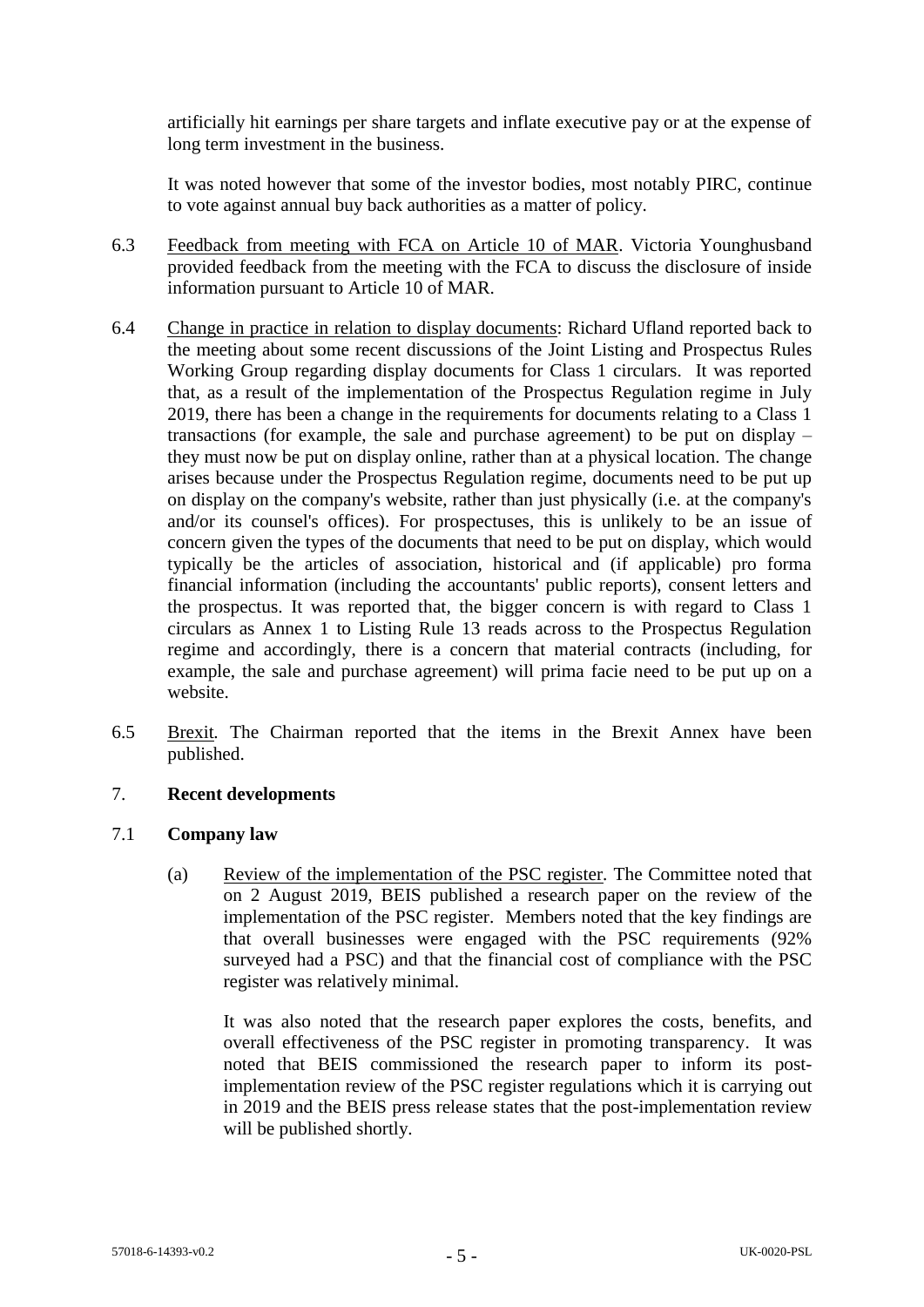## 7.2 **Corporate governance**

- (a) QCA Audit Committee Guide*.* The Chairman reported that on 12 September 2019, the Quoted Companies Alliance (**QCA**) published an updated version of its Audit Committee Guide (free to download for members; non-members can pay for a copy). It was also reported that the guide has been prepared to assist audit committee members and, in particular, the audit committee chair, to be effective in their roles. It was further noted that it sets out views of best practice and is a companion to the QCA Corporate Governance Code. The Committee noted that the guide focuses on providing general advice and guidance to new audit committee members, who may not yet be entirely familiar with the role of the audit committee and the tasks to be performed by its members.
- (b) QCA research report on the role of non-executive directors in growth companies*.* The Committee noted that on 6 September 2019, the QCA published a research report on the role of non-executive directors (**NEDs**) in growth companies. It was also noted that the report has been produced to investigate the differences between the role of the NED in growth companies, versus that of NEDs in large companies. The Chairman highlighted that the report provides insights about how the role, and skills required, of NEDs in growth companies vary greatly - size, complexity, type of ownership and stage of development all have an influence over the type of Chair and NED that can add value.
- (c) Best Practice Principles for Providers of Shareholder Voting Research and Analysis 2019*.* The Committee noted that on 22 July 2019, the Best Practice Principles Group for Providers of Shareholder Voting Research and Analysis issued a press release announcing the publication of the Best Practice Principles for Providers of Shareholder Voting Research and Analysis 2019 which replace the original 2014 principles.

# 7.3 **Reporting and disclosure**

- (a) FRC letter to Audit Committee Chairs and Finance Directors on Brexit preparations. The Chairman reported that on 16 September 2019, the Financial Reporting Council (**FRC**) wrote to Audit Committee Chairs and Finance Directors to assist with Brexit preparations. The letter sets out a small number of the most critical generic actions companies should consider in advance of Brexit. The Committee noted that in respect of corporate reporting, the FRC encourages companies to provide disclosure which distinguishes between the specific and direct challenges to their business model and operations from the broader economic uncertainties which may be a consequence of Brexit, and which may apply when companies report. It was also noted that where there are particular challenges posed, the FRC expects these to be clearly identified and for management to describe any actions they are taking, or have taken, to manage the potential impact.
- (b) Revised GC100 and Investor Group directors' remuneration reporting guidance. The Chairman reported that on 22 July 2019, the GC 100 and Investor Group published a revised version of its directors' remuneration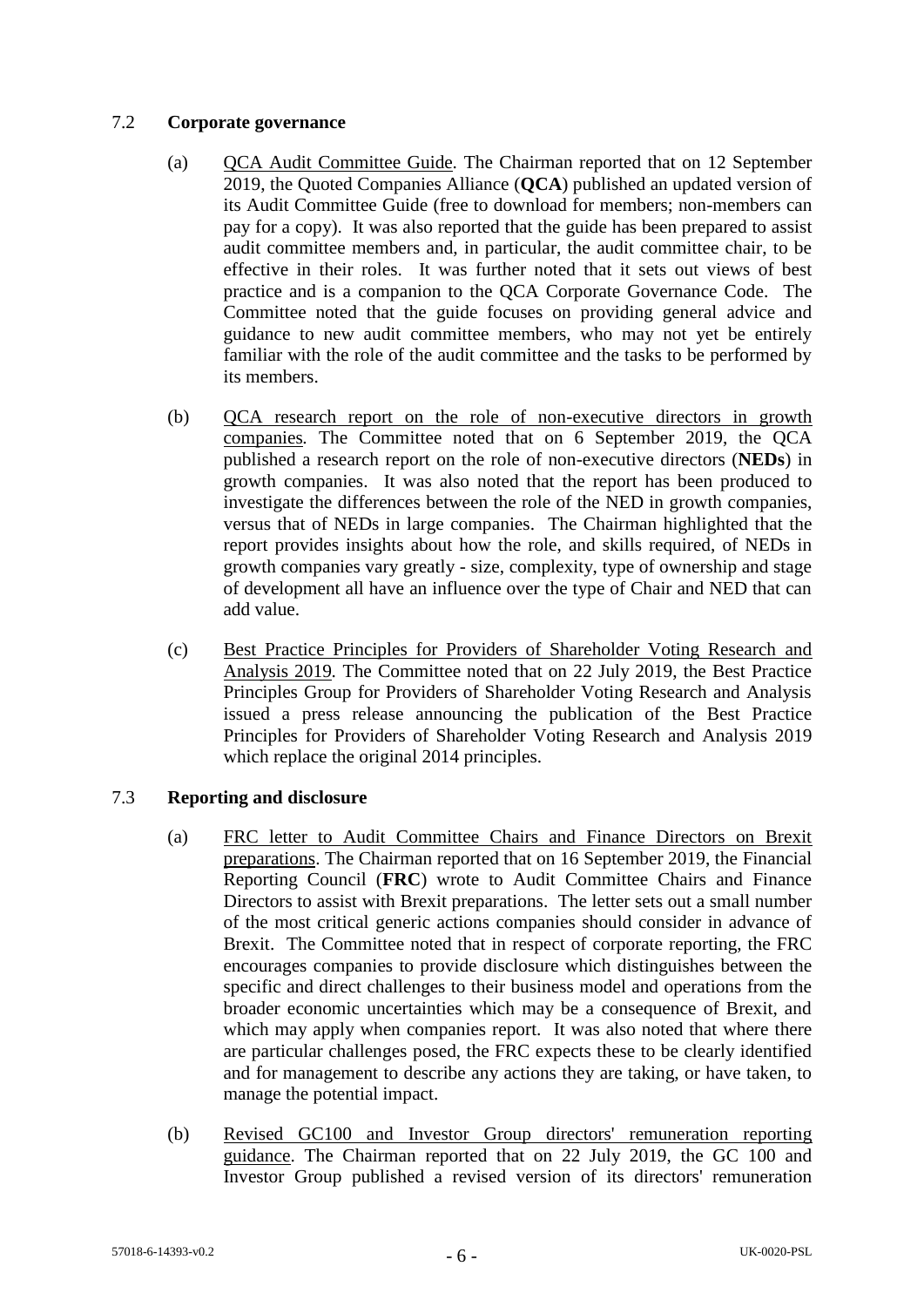reporting guidance (can be found on Practical Law). It was reported that the updates to the guidance flow from the implementation of the revised Shareholder Rights Directive and reflected the changes to reporting requirements introduced by the Companies (Directors' Remuneration Policy and Directors' Remuneration Report) Regulations 2019 which came into force on 10 June 2019.

## 7.4 **Equity capital markets**

- (a) FCA Quarterly Consultation Paper No. 25. The Committee noted that on 6 September 2019, the FCA published a press release announcing the publication of FCA Quarterly Consultation Paper No. 25 (CP19/27). It was also noted that among other things, the FCA is consulting on proposals to make: (i) minor amendments to the FCA Handbook to update references to the UK Corporate Governance Code (Chapter 4); (ii) changes to the DTRs to implement the European Single Electronic Format (Chapter 5); and (iii) further Brexit-related changes to the FCA Handbook and binding technical standards following extension of Article 50 of the Treaty on European Union which will only come into effect if the UK leaves the EU without an implementation period (Chapter 7). Members noted that the consultation closes on 4 October 2019 for Chapters 2, 7, 9, 10, 11 and 12 and 1 November 2019 for Chapters 3, 4, 5, 6 and 8. Richard Ufland agreed to convene a call of the Joint Listing and Prospectus Rules Working Group to discuss the paper but it was generally agreed that it did not appear to contain any matters of concern.
- (b) Law Commission call for evidence on intermediated securities*.* The Chairman reported that on 27 August 2019, the Law Commission published a press release and call for evidence on intermediated securities as part of the Law Commission's Thirteenth Programme of Law Reform. It was reported that the Law Commission has been asked by BEIS to produce a scoping study, providing an accessible account of the law and identifying issues in the current system of intermediation to inform public debate, develop a broad understanding of potential options for reform and develop a consensus about issues to be addressed in the future. Members noted that the call for evidence provides a brief summary of the intermediated securities system and discusses specific issues arising in relation to intermediated securities and invites observations and evidence as to whether these issues create problems in practice, and thoughts as to potential solutions.

The Committee noted that the call for evidence closes on 5 November 2019 and that the Law Commission plans to publish its scoping study in autumn 2020. The Chair reported that he had been in touch with Dorothy Livingston who chairs the CLLS Financial Law Committee and a Committee working group, led by Lucy Fergusson, who chairs the Committee's CREST working group, would prepare a joint response with the CLLS Financial Law Committee.

Members discussed the question raised in the call for evidence around the potential abolition of the headcount test for schemes of arrangements (s. 899 (1) CA 2006 which provides that the court may sanction a scheme where a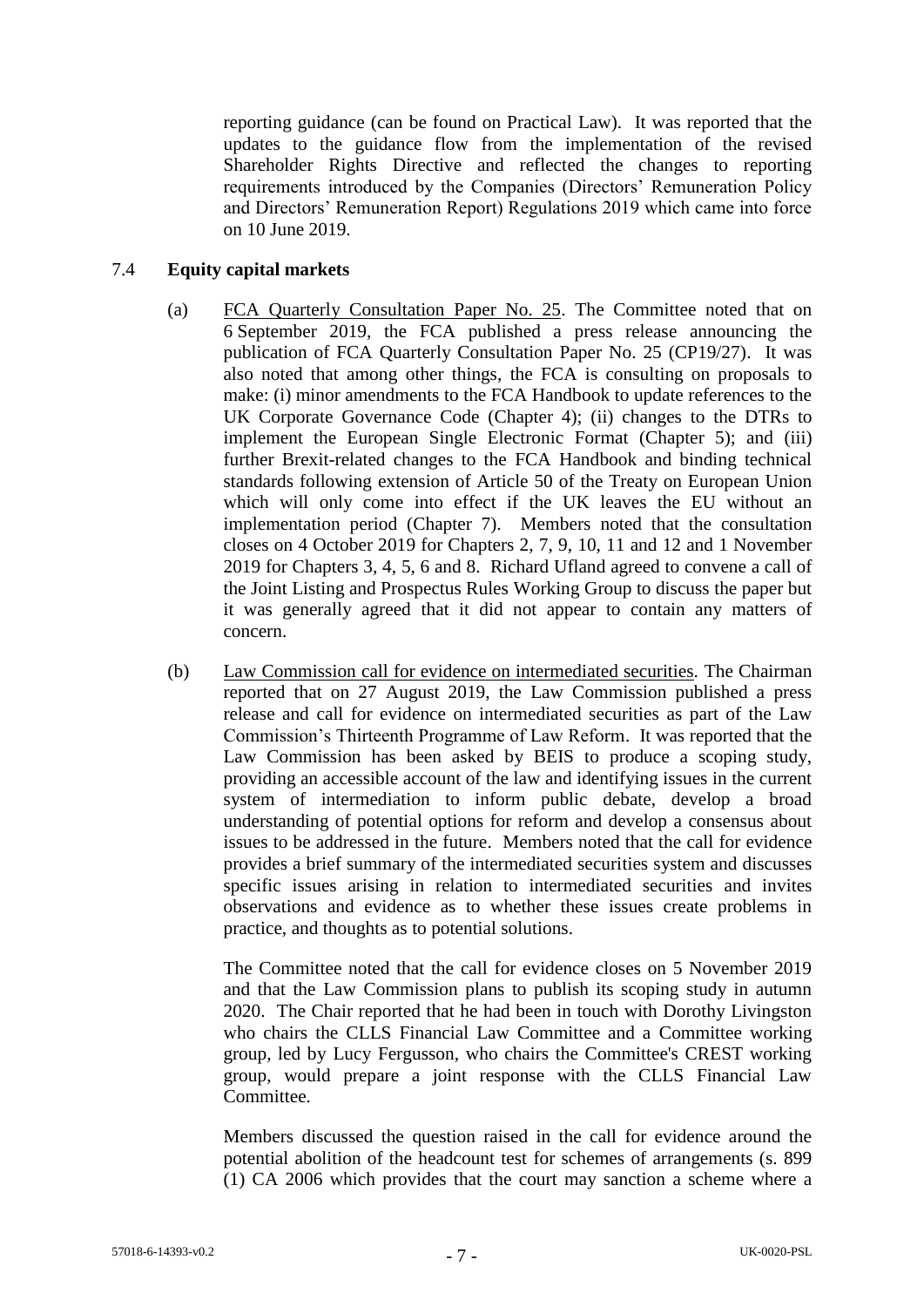majority in number of the creditors or members (or class of creditors or members) have approved the scheme)). It was noted that each of Australia and Hong Kong had already changed their regulations to remove the headcount test and members agreed that, given the headcount test can have unintended consequences in the context of current methods of holding securities, they would support a review into abolishing this element of the requirements for a scheme of arrangement and relying on the court's general discretion in deciding whether or not to sanction the scheme to take into account the number of investors who vote for and against a scheme, overall turnout and other factors it considers relevant.

## 7.5 **MAR**

- (a) FCA webpage on polling and MAR. The Chairman reported that on 3 September 2019, the FCA published a new webpage on polling and MAR. It was also reported that in response to questions on how MAR might apply to information obtained via electoral polling, the FCA sets out how it expects firms and individuals to handle any information that has the potential to be inside information, which could include information obtained as a result of polling.
- (b) FCA publishes Market Watch No. 60*.* The Chairman noted that on 1 August 2019, the FCA published Market Watch No. 60 in which it considers insider lists and the control of access to inside information as required by Article 18 of MAR. Members noted that the FCA sets out its concerns and findings about control of access to inside information following the conviction of Fabiana Abdel-Malek, a former compliance officer in the London branch of a major investment bank. It was noted that Ms Abdel-Malek abused her position of trust by repeatedly accessing electronic compliance systems containing inside information about several, as then non-public, price-sensitive corporate transactions which she then passed to a private individual and not an employee of the bank, who used it to trade CFDs on the relevant securities. It was noted that in this edition, the FCA also highlighted its recent thematic review of money laundering risks in capital markets.

#### 7.6 **Cases**

The Committee noted the following cases:

(a) (1) Stobart Group Limited (2) Stobart Rail Limited (formerly W.A. Developments Limited) v (1) William Stobart (2) William Andrew Tinkler [2019] EWCA Civ 1376*.* The Court of Appeal considered the approach to the construction of a unilateral notice to determine whether a notice of a tax claim under a share purchase agreement (**SPA**) was effective. The buyer argued that the parties common understanding was that the notice was a notice of a tax claim by the buyer against the sellers under the SPA and that an objective approach to construction should not be adopted where a common subjective intent can clearly be demonstrated. The Court of Appeal considered that construction of unilateral notices must be view objectively and contextually – how does a reasonable recipient understand the notice taking into account the relevant objective contextual scene. The Court of Appeal reiterated that,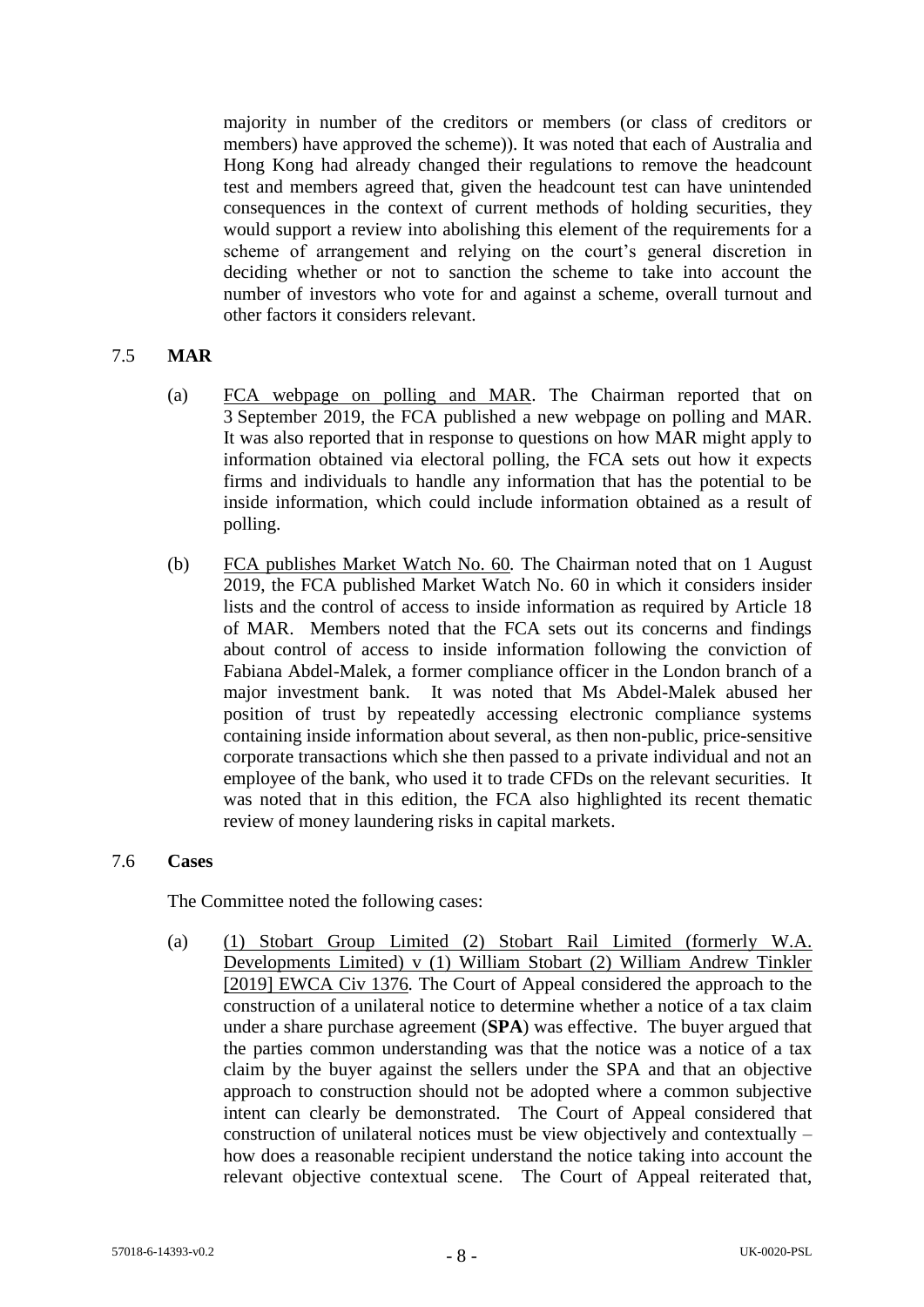although every notification provision is likely to turn on its own wording, the purpose of notification in this context is to make clear in sufficiently formal terms that a claim is being made against the sellers. The unilateral notice was held to be ineffective – a reasonable person would have understood the notice to be of a potential claim by a tax authority against the target company (as required by the SPA) rather than a notice of a tax claim by the buyer against the sellers in respect of the tax authority claim. Accordingly, the tax claim was time barred under the terms of the SPA as an effective notice had not been given in time.

- (b) (1) Vald. Nielsen Holding A/S (2) Newwatch Limited v (1) Mr Victor Baldorino (2) Mr Richard Bennett (3) Mr Julian Mantell [2019] EWHC 1926 (Comm)*.* The High Court considered whether directors owed shareholders fiduciary duties in the context of a management buyout. The High Court held that the general principle is that directors do not owe fiduciary duties to shareholders. By way of exception to the general rule, fiduciary duties may arise where there are special circumstances which replicate the salient features of well-established categories of fiduciary relationships. The High Court held that, even where a director is buying shares from a shareholder, the existence of a fiduciary duty depends on the existence of special circumstances – there were no special circumstances in this case.
- (c) (1) Mr Stuart Kaye (2) Mr Murray Pickering v (1) Oxford House (Wimbledon) Management Company Limited (2) Mr Timothy Drake (3) Mr John Scott (4) Mrs Susan Scott [2019] EWHC 2181 (Ch)*.* The High Court considered the role of the chairman at a general meeting and the scope of section 303(5) of the Companies Act 2006 (**CA 2006**) (which sets out when a resolution will not properly be moved at a general meeting requisitioned by shareholders). The High Court held that, following a shareholder requisition for a general meeting, once the directors have called the general meeting, only the shareholders can consider the proposed resolutions included in the notice convening the meeting – there is no residual power in the directors further to consider section 303(5) CA 2006 and determine that any particular resolution(s) should not be put to the shareholders at the meeting. Therefore, the chair of the general meeting did not have the power to refuse to put the resolutions to the meeting under section 303(5) CA 2006. The directors must consider if any resolution proposed by the shareholders may properly be moved (a resolution is properly moved unless it would, if passed, be ineffective or it is defamatory, frivolous or vexatious) and is intended to be moved at the meeting before calling the meeting.
- (d) Re Realm Therapeutics plc [2019] EWHC 2080 (Ch)*.* The High Court considered whether to approve a scheme of arrangement to effect a takeover. The scheme was contested with objections being raised as to the constitution of classes (i.e. that there should have been two classes rather than one because of the existence of a shareholder (BVF) which had a cross shareholding in the bidder and had been acquiring Realm Therapeutics plc shares from other Realm Therapeutics plc shareholders following announcement of the offer) and the power of the court to sanction the scheme (because if the votes cast by BVF at the scheme meeting had been discounted the statutory majorities